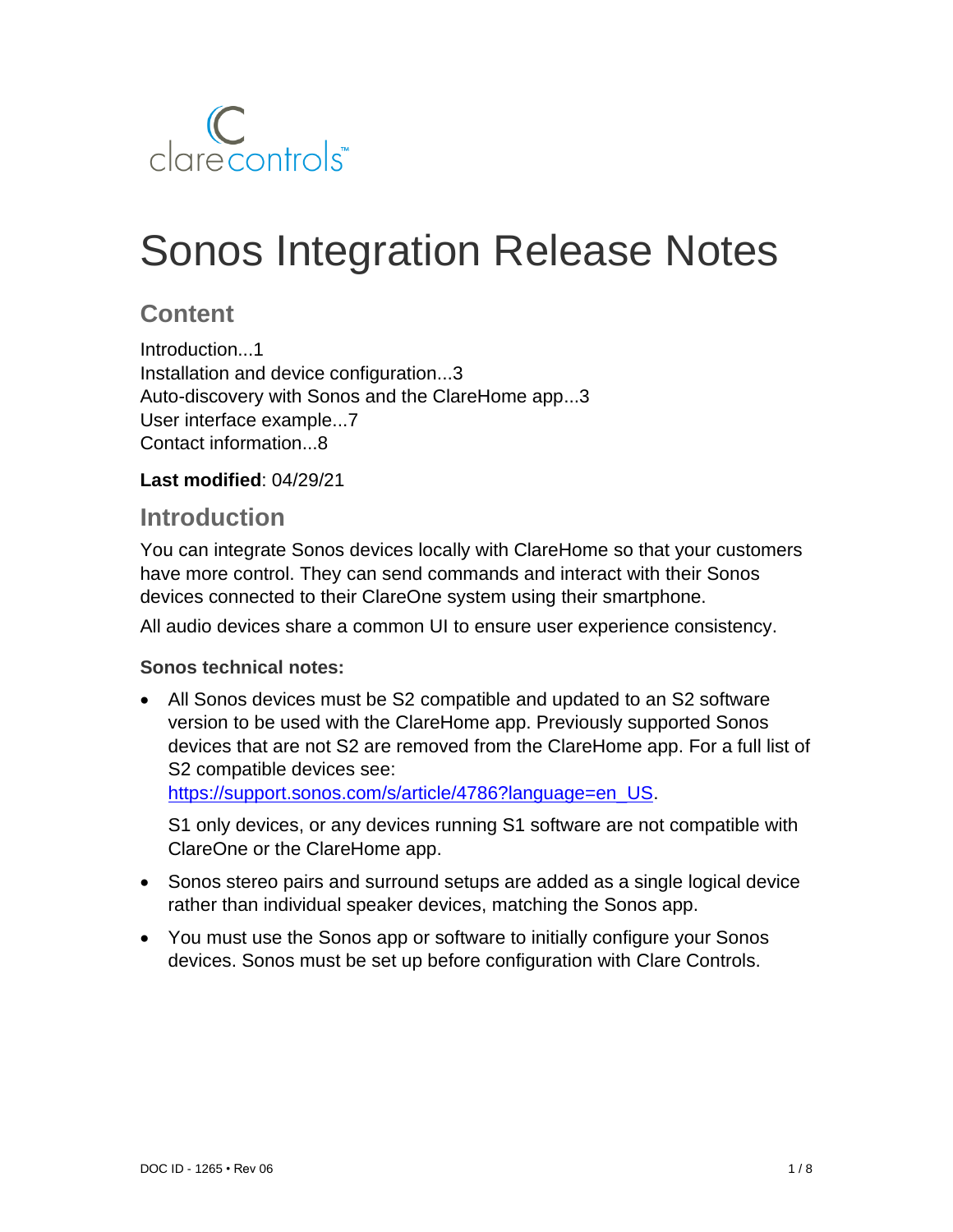#### **Supported functionality:**

- **Logical Zone control:** A logical zone may be a single player or the combination of multiple players working together as a stereo pair or surround setup. For instance, if there are two Sonos Ones and a Beam configured as surround sound in the Master Bedroom, ClareHome will create a single logical device called "Master Bedroom", which encapsulates the three physical devices from the surround sound configuration.
- **Zone grouping**: Logical zones can be combined into groups for synchronized, distributed, audio. Playing, pausing, skipping, etc.. will take place, synchronously, on all zones included in the group. Volume control and mute are specific to each zone.
- **Sonos Favorites and Playlist functionality:**

The Sonos Queue works like a dynamic playlist for actively playing content. Only speakers/zones that are in the active group will play the music in the active queue. The ClareHome app does NOT have visibility into the Sonos Now Playing Queue as displayed on the Sonos app. It can only add to or replace the existing queue with Sonos Playlists or Sonos Favorites. To otherwise access or add to the Now Playing Queue, the user must use the Sonos App.

- o **Play Now:** Replace the Now Playing Queue with the selected Sonos Playlist or Sonos Favorite and begin playback.
- o **Play Next:** Add the Sonos Playlist or Sonos Favorite to the existing Now Playing Queue after the currently playing track.
- o **Add to Queue:** Add the Sonos Playlist or Sonos Favorite to the end of the Now Playing Queue.
- **Synchronized volume and scrubber:** Control the volume from either app (Sonos or ClareHome) and see updates in real-time.
- **Now Playing Album artwork:** When available, album artwork is shown for the currently playing song. Note that when operating ClareHome from outside of your home network, some artwork may be unavailable.
- **Transport control and transport feedback:** Control and reflect real-time state for play, pause, skip next, skip back, shuffle, repeat track, and repeat album features.
- **Direct ClareHome to Sonos control over the LAN:** Since the ClareHome server is always on the same local network as the Sonos devices, direct LAN communication allows for much better performance and responsiveness through the ClareHome App, even if the ClareHome App itself is not on the same network.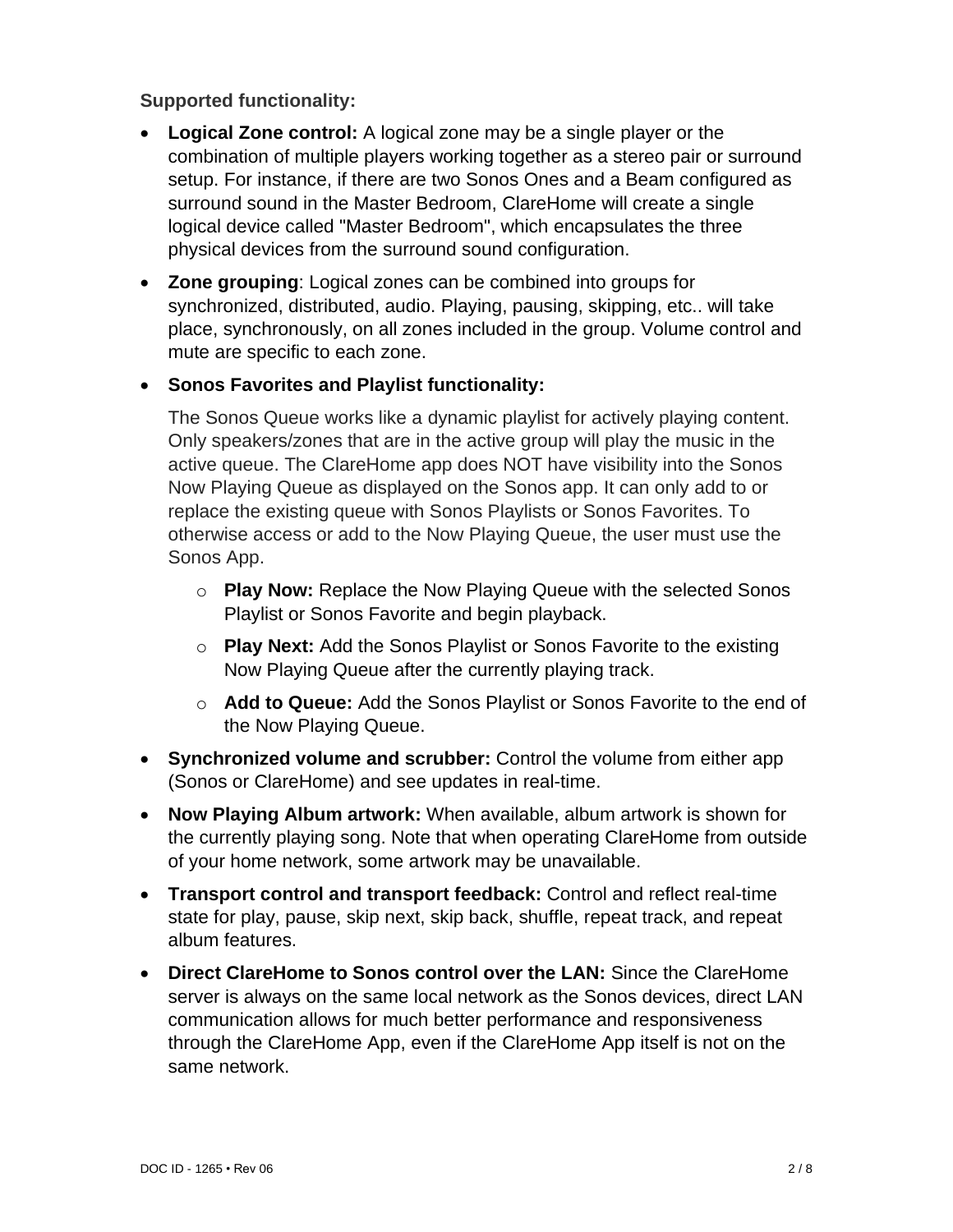# **Installation and device configuration**

The Sonos devices must be connected to the home's Wi-Fi network or hard wired using an Ethernet cable, and configured through the Sonos App.

Sonos and ClareOne must be on the same local area network. Once the Sonos devices are connected and configured they become available to add in the ClareHome app.

## **Auto-discovery with Sonos and the ClareHome app**

The ClareHome app uses Auto-discovery to connect to Sonos devices.

**To auto-discover Sonos devices with the ClareHome app:** 

- 1. Configure your Sonos devices with the Sonos app on the same network as the ClareOne panel/CLIQ.mini.
- 2. Connect the smart phone to the same network.
- 3. Open the ClareHome app and Sonos is ready for use, add it to the Favorites page for easy access.
- 4. Tap a blank Favorites tile, and then tap **+Add Tile**.



5. Tap **Music**, and then tap **+ Add**.

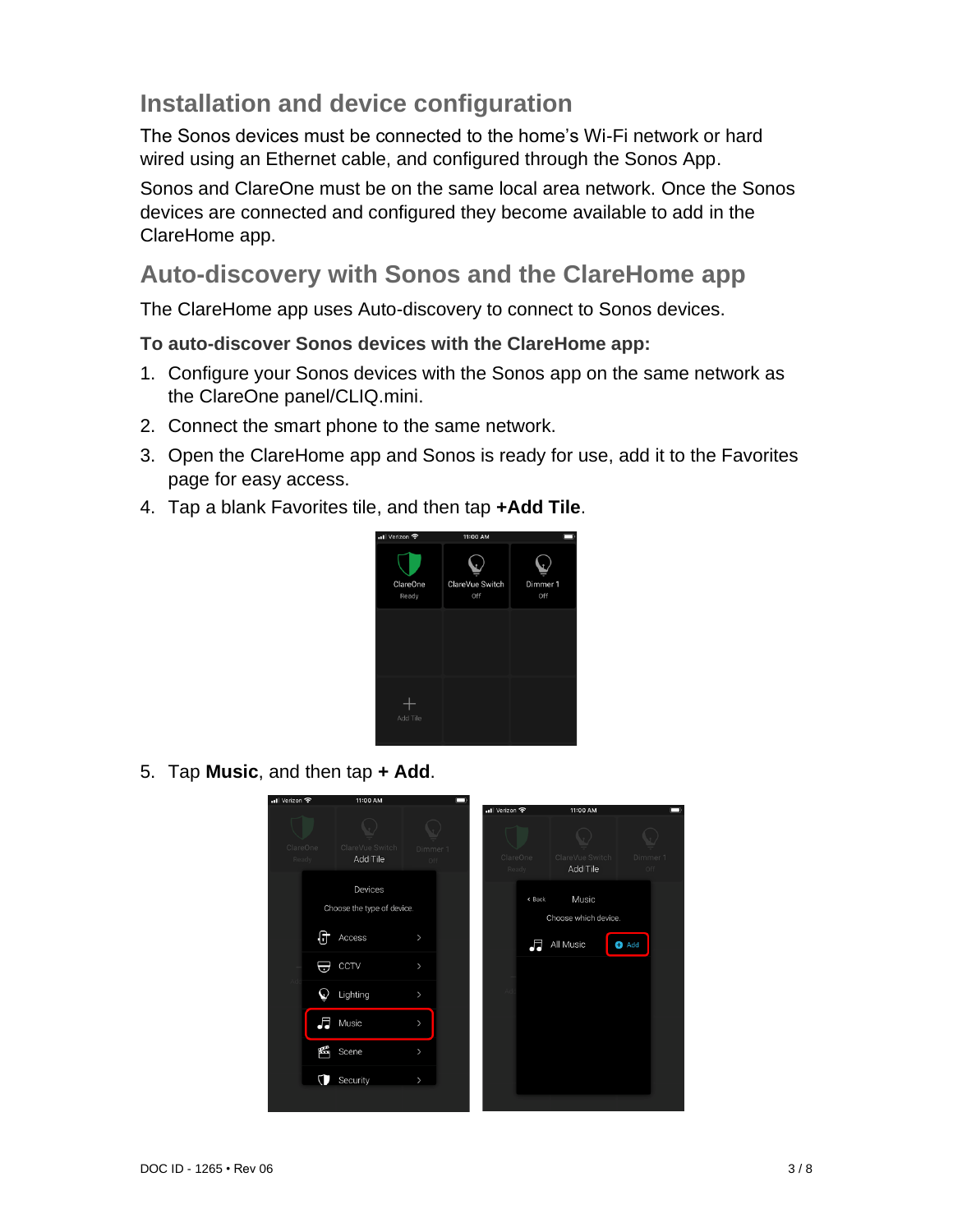Music is added to the Favorites page.



**To group Sonos devices:** 

- 1. Tap the Favorites tab, and then tap the Music tile.
- 2. Swipe the right to view the Audio Groups.

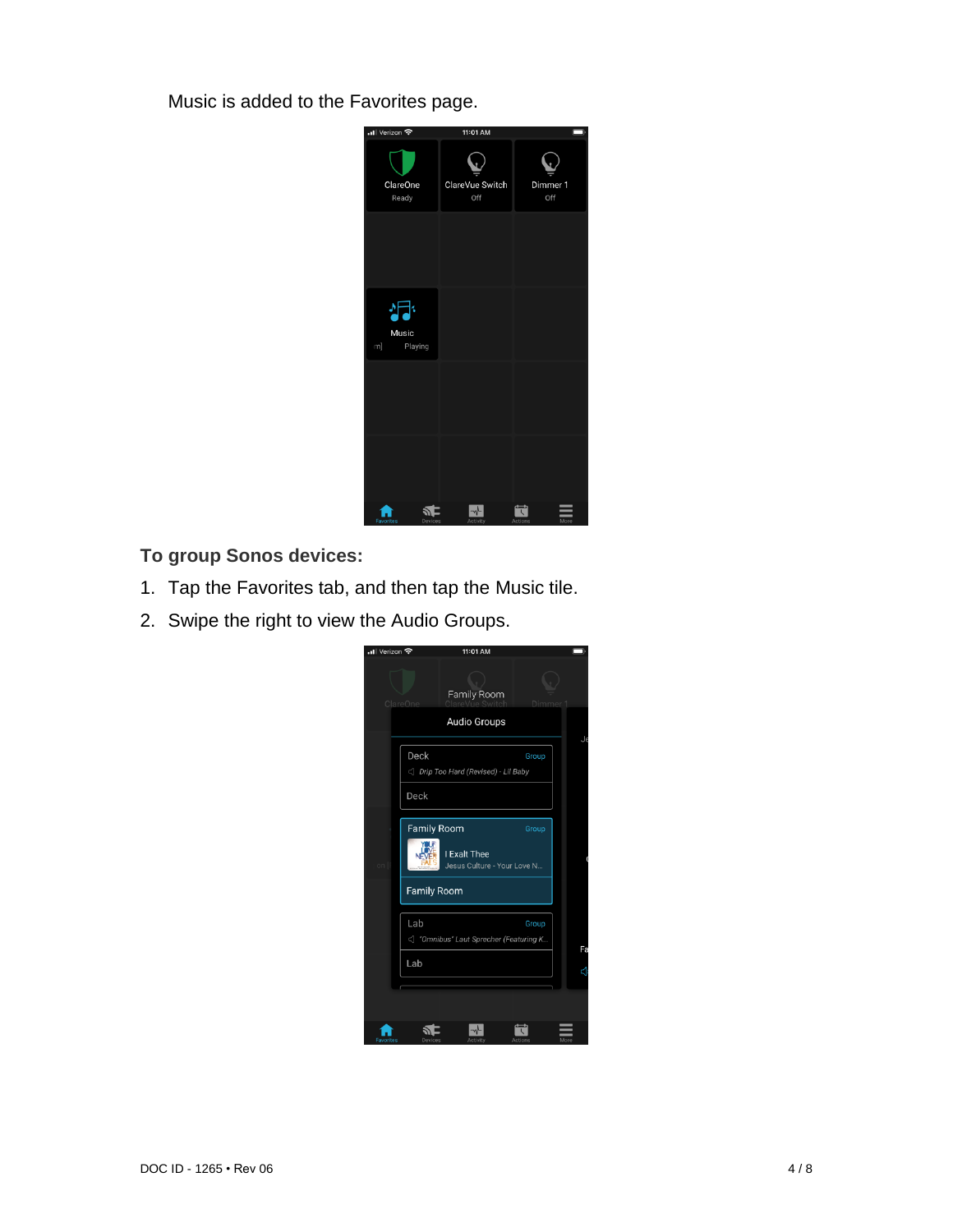3. Tap **Group** next to the desired Sonos device.

| ull Verizon 우 | 11:01 AM                                                                      |    |
|---------------|-------------------------------------------------------------------------------|----|
|               | Family Room<br><b>ClareOne</b><br>Dimm<br>Audio Groups                        |    |
|               |                                                                               | Je |
|               | Deck<br>Group<br>Drip Too Hard (Revised) - Lil Baby                           |    |
|               | Deck                                                                          |    |
|               | <b>Family Room</b><br>Group                                                   |    |
|               | I Exalt Thee<br>Jesus Culture - Your Love N                                   |    |
|               | <b>Family Room</b>                                                            |    |
|               | Lab<br>Group                                                                  |    |
|               | <d "omnibus"="" (featuring="" k<="" laut="" sprecher="" td=""><td>Fa</td></d> | Fa |
|               | Lab                                                                           |    |
|               |                                                                               |    |
|               | Davinas                                                                       |    |

4. Select the desired devices for the group, and then tap **Done**.

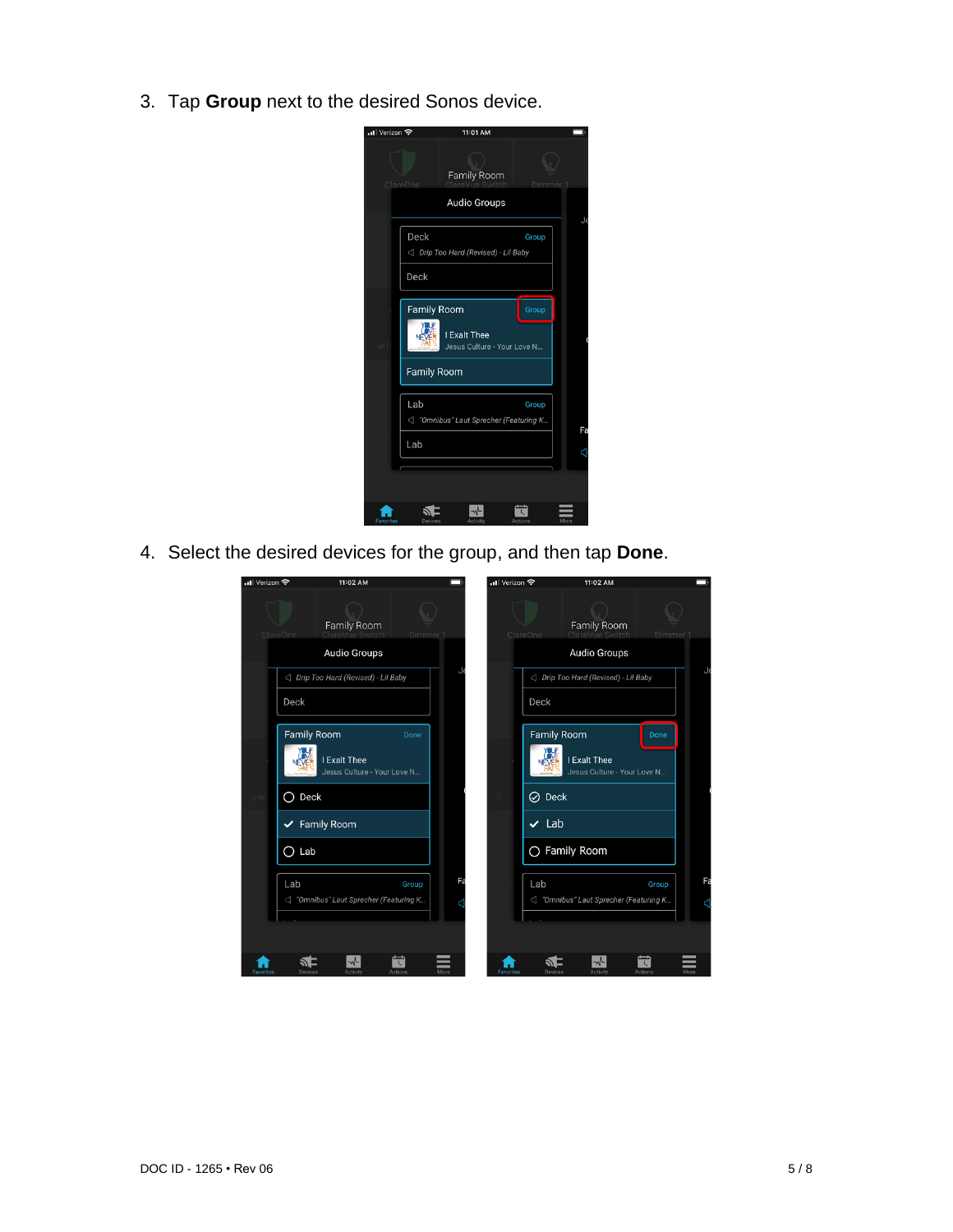The devices are now grouped and stream the same audio.

| nil Verizon <b>수</b> |                        | 11:06 AM                                       |         |  |
|----------------------|------------------------|------------------------------------------------|---------|--|
|                      | ClareOne               | Family Room +1<br><b>Audio Groups</b>          | Dimme   |  |
|                      |                        |                                                |         |  |
|                      | Deck                   | Drip Too Hard (Revised) - Lil Baby             | Group   |  |
|                      | Deck                   |                                                |         |  |
|                      |                        |                                                |         |  |
|                      | <b>Family Room</b>     | <b>Unknown Artist</b><br>Your Love Never Fails | Group   |  |
|                      | <b>Family Room</b>     |                                                |         |  |
|                      | Lab                    |                                                |         |  |
|                      | Office<br>(vi) Offline |                                                |         |  |
|                      |                        |                                                |         |  |
| Fav                  |                        |                                                | Actions |  |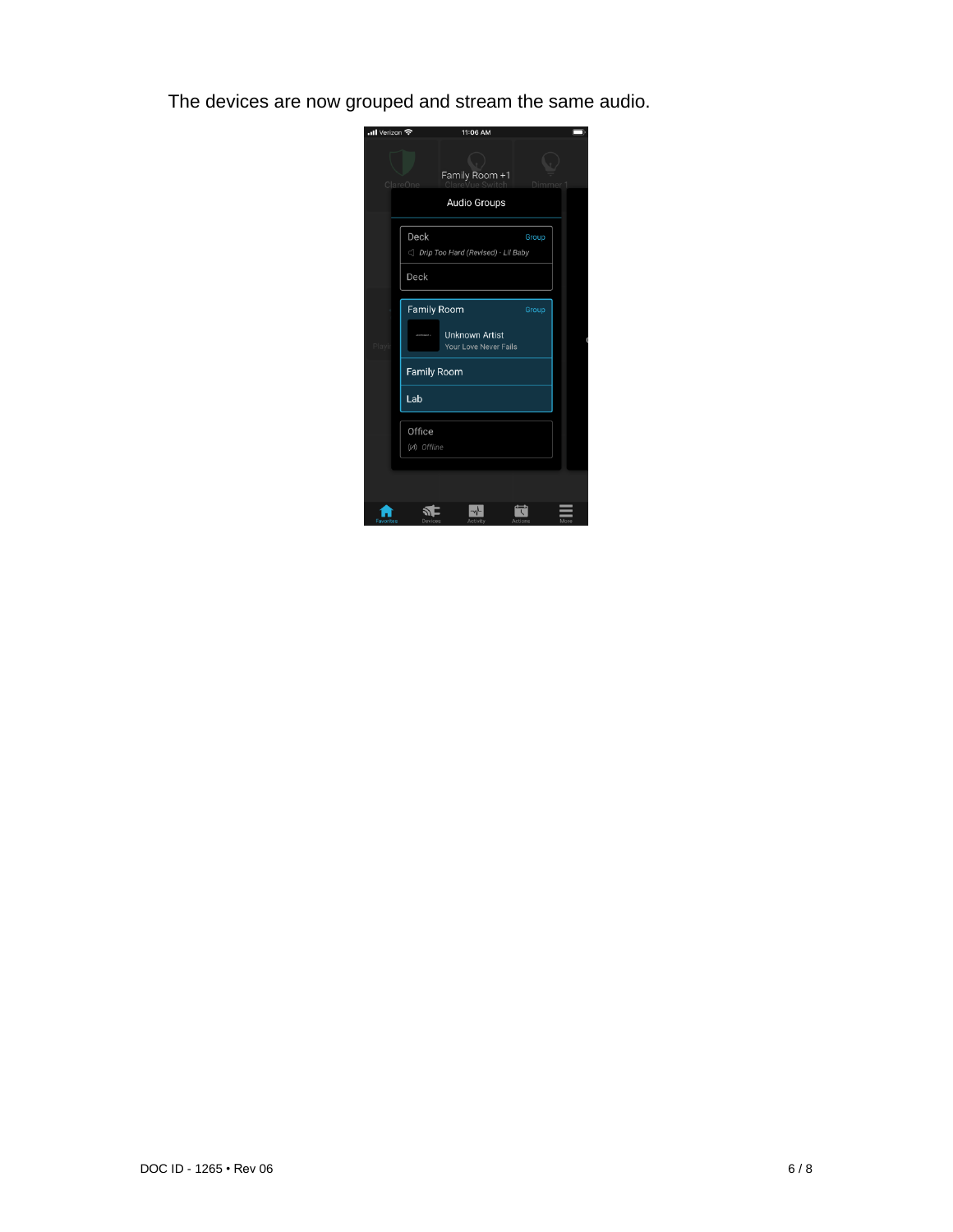## **User interface example**

The following figures show the Sonos controls on the ClareHome UI.